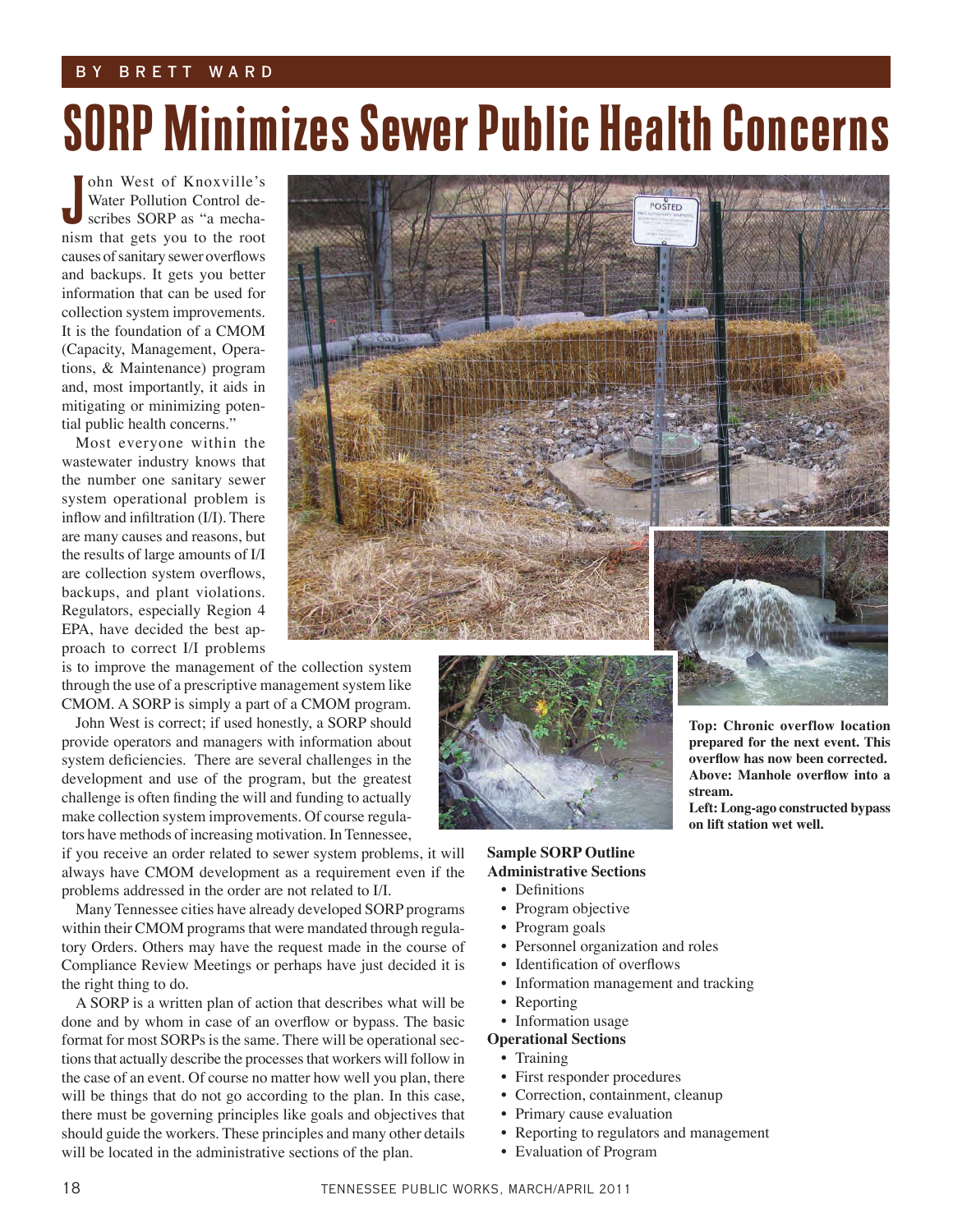#### **Large City Program**

Metro Water Services (MWS) serves the Nashville area and has a relatively mature SORP which it calls a Spill and Overflow Response Plan. It is large and quite detailed as you would expect for a major metropolitan area. Hal Balthrop of MWS stated that they had a program for years, but it was called a Standard Operating Procedure program. The new program is patterned after Knoxville Utility Board's.

The SORP has resulted in cultural changes within the organization. There is now a sense of urgency in dealing with sanitary sewer overflows and a more open communication style. Stakeholders have higher expectations than in past years, and the SORP is a tool to meet these expectations. For workers, the program has a detailed procedure to follow in the investigation and response to an overflow or backup. These procedures include public notices that are intended to help protect public health and the environment and to demonstrate to the public and regulators that Metro is diligently managing and operating the sanitary sewer system. Kevin McCullough of Metro stated that the most common type of public notice is the use of door hangers or simply door-to-door notice.

By following the program, Metro has avoided any dry weather overflows for several years. A primary reason for this improvement is that the SORP assists Metro in determining the primary cause of the overflow or backup.

Once the true cause is determined, the most effective remediation processes can be put in place. In the past, fat, oil, and grease (FOG) have been a primary cause. Metro's FOG control program has been quite effective in reducing problems due to FOG from commercial food service establishments. Now the challenge is to reduce FOG from residential areas. Other causes of overflows and bypasses include grit and debris and roots.

Metro personnel recommended that utilities begin developing a SORP before they are forced to. The workers who will use the program should be involved in its development.

#### **New Program in a Small City**

Wartburg, located west of Knoxville in Morgan County, has a new SORP. The basic text, developed by MTAS, is only 11 pages long and includes detailed response plans for two chronic locations. Collection system operator Danny Phillips reports that the plan is making a difference, but it is hard to get started. There is new and extra paper work, but following it means the reporting is better. It

| Month:                          |                               | Year: Year: | County: Production of the County:<br>Permit #: |                  |                                        |                  |                    |                |                                 |
|---------------------------------|-------------------------------|-------------|------------------------------------------------|------------------|----------------------------------------|------------------|--------------------|----------------|---------------------------------|
| System Contact:                 |                               |             | Title: Title:                                  |                  | Phone #:                               |                  |                    |                |                                 |
| <b>Start</b><br>Day &<br>Time * | <b>End Day</b><br>& Time<br>٠ | Location    | Rainfall<br>amount                             | Estimated Volume | Reaching<br>Waters of the<br>State Y/N | Primary<br>Cause | Secondary<br>Cause | <b>Wet/Dry</b> | Classification   Actions Taken: |
|                                 |                               |             |                                                |                  |                                        |                  |                    |                |                                 |
|                                 |                               |             |                                                |                  |                                        |                  |                    |                |                                 |
|                                 |                               |             |                                                |                  |                                        |                  |                    |                |                                 |
|                                 |                               |             |                                                |                  |                                        |                  |                    |                |                                 |
|                                 |                               |             |                                                |                  |                                        |                  |                    |                |                                 |
|                                 |                               |             |                                                |                  |                                        |                  |                    |                |                                 |
|                                 |                               |             |                                                |                  |                                        |                  |                    |                |                                 |

**This improved Monthly Overflow Report meets the requirements of** one contributing factor. **the Knoxville Field Office personnel.** *Continued on page 20*

also means that more accurate and useful data is available for their engineer and Board. Danny expressed concerns about finding the extra time to do more I/I investigation.

The Wartburg program is a paper-based system that could be incorporated into an electronic data base system in the future. It includes five key worksheets; Customer Complaint Log, Watch List, Event Log/Monthly Overflow Report, Overflow Log Sheet for each site, and a Root Cause Summary.

#### **Program Development Tips**

Recently issued Commissioners Orders give respondents 60 days to submit a SORP for the Division's approval. The Order lists two general requirements; "procedures for minimizing health impacts" and "measures for the notification of affected property owners and stream users."

The two areas actually run together because public notice is a way of minimizing health impacts. The procedures for minimizing health impacts will include most of the operational items such as correction, containment, and cleanup as well as barricades and perhaps signs in the area of the spill and perhaps public notice.

The public notice requirements can be quite varied depending on the situation. A simple manhole overflow that is contained in the adjacent area would not need widespread public notice, but a major and long lasting overflow into a stream where there is a high probability of public exposure will need more extensive notice including notice to the local Public Health Department in order to reduce the health risk to the public and the subsequent financial risk to the utility.

An Order further states that "posting signs shall remain in place until in-stream monitoring reveals that the water body has returned to normal background conditions." This monitoring requirement would mean above and below E-coli testing, until the below value is within 25% of background or upstream level. This testing should be based on multiple samples of the stream. This would include up and down stream testing as well as testing at areas of expected public contact.

An additional item to include is the regulatory reporting process. Carefully follow the permit specified reporting requirements as well as the local variations. Some field offices prefer different methods of communication for the initial "within 24 hours" report. The program should specify who will execute the 24 hour, five-day, and monthly reporting. An annual summary of overflow and bypasses may also be part of the program.

A well written program will include a "Watch List" or "Hot List." This is a listing of locations that have a history of overflows or backups. The list is a way of maintaining focus on areas that have a high potential for overflows. If the location is prone to wet weather overflows, the system operator should take extra steps to check these locations during times of rainfall. If the location is prone to dry weather overflows, management should be directing resources to correct the root cause. EPA has set a very high standard for dry weather overflows, and the goal is that they never occur.

Carefully define the two terms "wet" and "dry" weather overflows. Adding to the confusion about the program is the request that overflows that occur because of a blockage or mechanical breakdown be called a "dry weather" overflow even if they occur during a rainfall event. This is a situation where there is more than